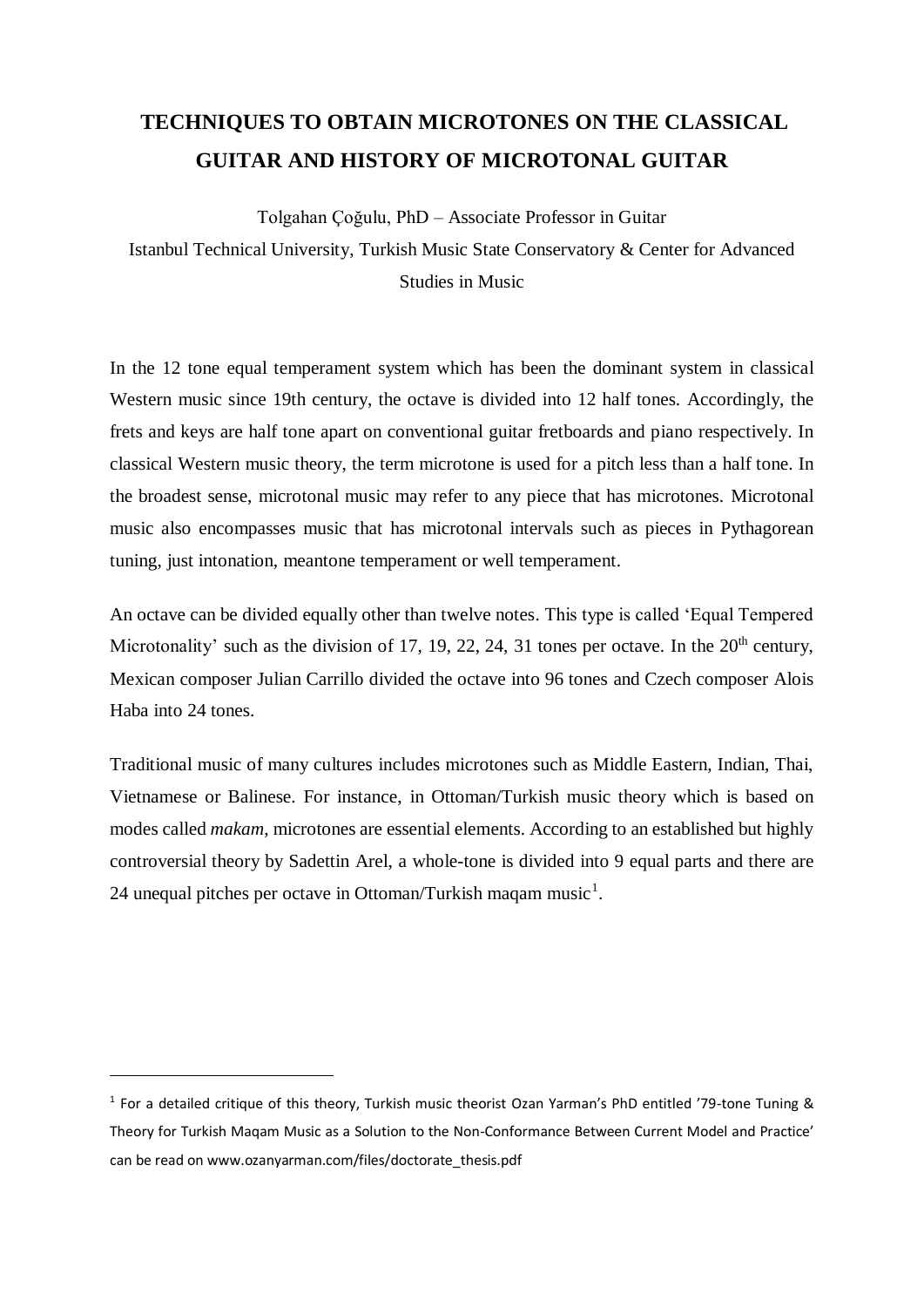## TECHNIQUES TO OBTAIN MICROTONES ON THE CLASSICAL GUITAR

To date, many guitarists/composers have tried various techniques to achieve microtones on the standard classical guitar:

1) Bending: Microtones can be achieved by bending the strings with the left hand fingers. The tone gets higher as the string is bent. For example, Argentinian guitarist Ricardo Moyano used bendings in his Turkish folk music arrangement (*Kara Toprak* by Aşık Veysel) in order to obtain a microtone in Hüseyni mode/*makam* which is 35 cents lower than a half tone. 2) Tuning a string: Microtones can be achieved by tuning an open string for a specific microtone. All the frets on the tuned string sound in accordance with the microtonal open string. For example, one of the guitars has been tuned a quarter tone higher than the other guitar in Turkish composer Tolga Tüzün's piece for two guitars 'Two Miniatures.' Spanish-Austrian composer Agustín Castilla-Ávila has been using this technique for his compositions. He has developed a sixth-of-a-tone system for classical guitar by tuning the strings. In this category, microtones can also be achieved during the course of the performance by turning the tuning peg after plucking the string.

3) Plucking Between the Fretting Finger and the Nut: In this technique, one of the left hand fingers presses a fret and the right hand plucks the string between the fretting finger and the nut. The resulting tone is a microtone. John Schneider called this technique 'Plucked Upper Bitones' (Schneider, 2015: 104). Turkish composer Ceyhun Şaklar used this technique in the introduction of his piece entitled 'Imitations of Anatolia No.3.' In this category, playing the strings on the headstock above the nut also produces microtones.

4) Using a Tool for Glissando: Electric guitar slides, pencils or even pestles can be used to achieve microtones on the classical guitar. These tools are touched gently on any string and obtain microtones when glissando is made. For example, Turkish composer Mustafa Tınç used a pestle to play microtones in his piece for two guitars entitled 'It Takes Two.' Similar effect can be obtained by the left-hand fingers. This technique is generally called 'Surface Pizzicato' (Schneider, 2015: 100).

5) Harmonics: Every sound consists of several resonating partial tones. These notes derive from the harmonic or overtone series of the root note and they are microtones. On guitar, playing harmonics is a common technique. For instance, the harmonic on the guitar's 4th fret is 14 cents lower than the half tone.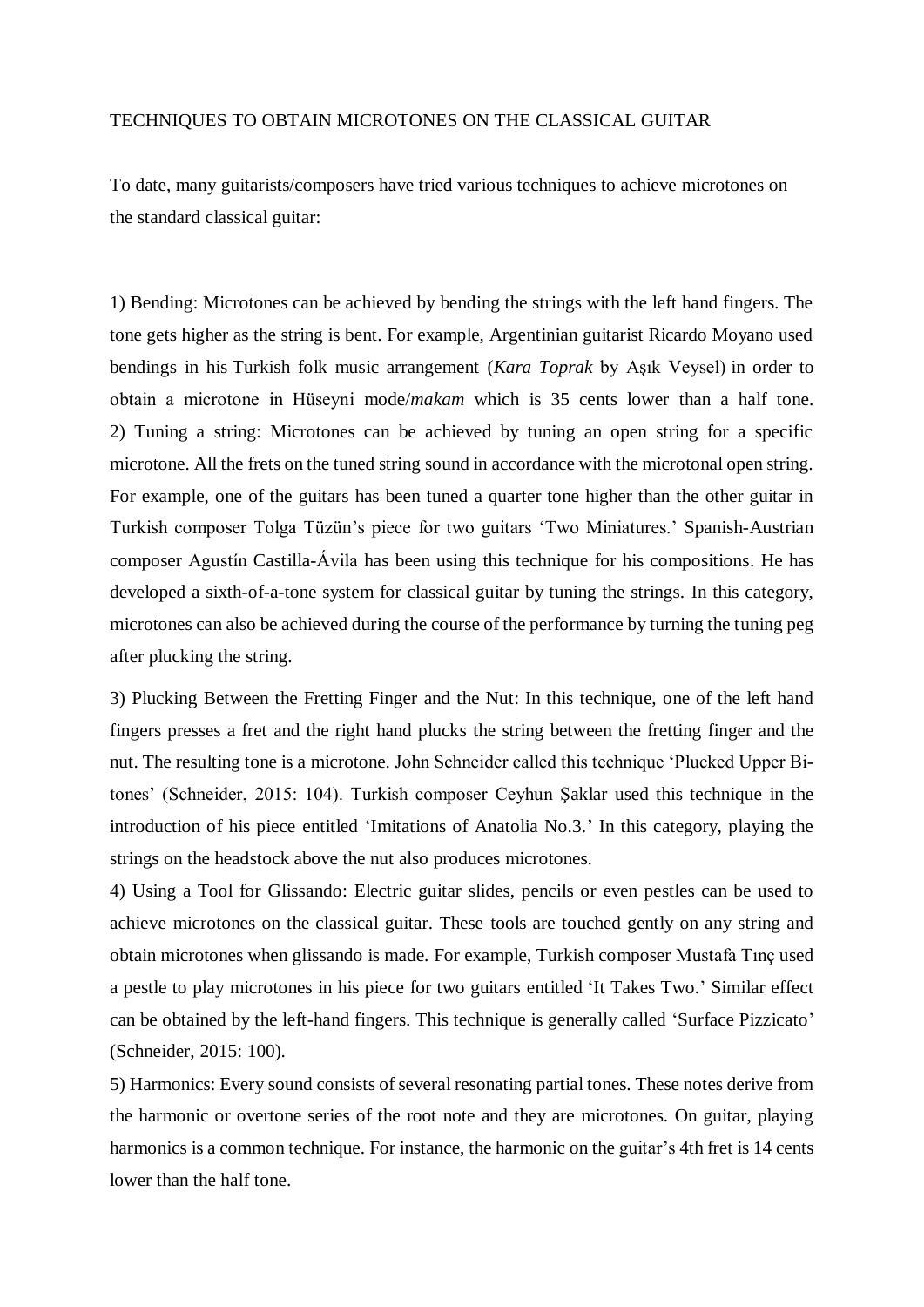6) Vibrato Bending: When a left-hand finger presses a fret and moves the fret to the left or right without releasing any pressure, the pitch gets higher and lower respectively, achieving microtones. The string should not be bent upwards or downwards. On the contrary, the left hand finger pulls the string horizontally as in a vibrato.

#### HISTORY OF THE MICROTONAL GUITAR

The techniques mentioned above have been used for microtonal effects in many pieces of the repertoire; however they are insufficient to play many genres of microtonal music on the guitar. Therefore, modifications on the fretboard have been made since 19<sup>th</sup> century.

- 1) Enharmonic Guitar: Perronet Thompson invented the 'Enharmonic Guitar' in 1829. On this guitar's fretboard, there are many holes and small frets can be inserted into these holes for playing microtonal music.
- 2) Movable Fret Guitars with Channels under each String: The first guitar that has movable frets was made by René Lacote in 1852. This guitar's small frets can be moved in a limited way (in short distances) in the channels along the fretboard. In 1977, Daniel Friederich designed a guitar with movable frets that he called 'Meantone Guitar' (Friederich, 2013: 29). In 1985, German luthier Walter Vogt invented another movable fret guitar. Tolgahan Çoğulu designed the adjustable microtonal guitar in 2008, inspired by Lacote's and Vogt's guitars. The guitar was made by Turkish luthier Ekrem Özkarpat. Different than the other guitars, small frets can be inserted into or removed from the fretboard practically from over the fretboard. On the other designs, all the frets should be removed and reloaded from the end of the fretboard for adding or removing frets which is an impractical and time consuming method.
- 3) Fretless Guitar: American composer Harry Partch's 'Adapted Guitar II' was a fretless guitar he played in 1945. Turkish guitarist Erkan Oğur has been playing fretless guitar since 1970s in order to play microtonal traditional music of Turkey. The fretless guitar has no frets on the fretboard. As on the Arabic necked lute 'oud,' all microtones can be played on the fretless guitar. Fretless guitar's timbre is very different than the classical guitar.
- 4) Use of Small Frets, Additional Standard Frets and Curved Frets: Small frets can be taped or inserted into any part of the guitar's fretboard. Guitarists such as John Schneider, Tolgahan Çoğulu, Lily Afshar, Onur Türkmen have been using small frets on their guitars. These frets are fixed and cannot be moved from the spots where they